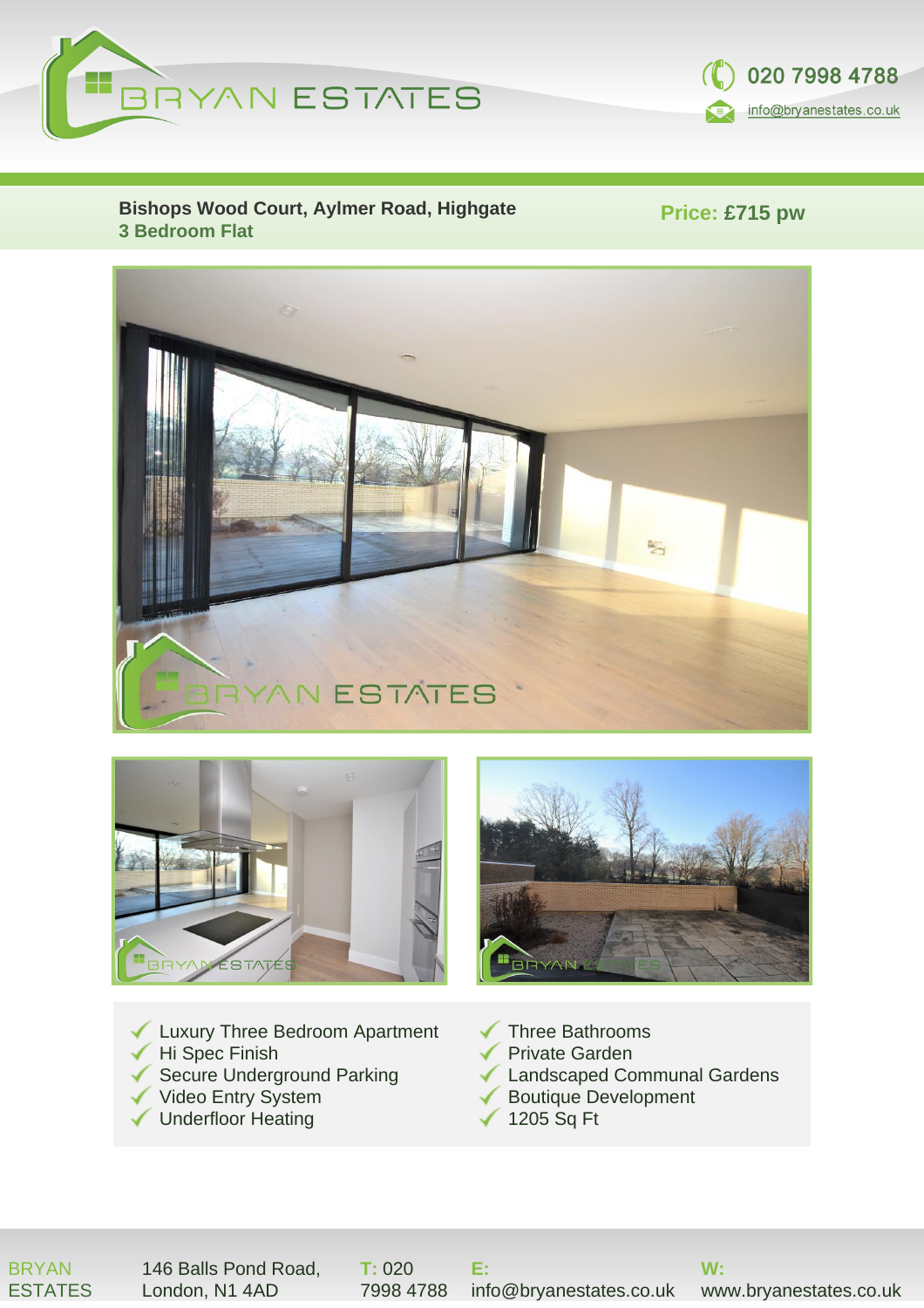



#### Bishops Wood Court, Aylmer Road, Highgate

Bryan Estates are proud to offer this luxury three bedroom three bathroom apartment set within a modern boutique development.

This ground floor apartment comprises of three double bedrooms (carpeted), two En suite bathrooms, luxury family bathroom, underfloor heating, large open plan reception room with floor to ceiling bi folding windows leading on to a large decked garden overlooking Highgate Golf Course, modern fitted kitchen with integrated appliances and breakfast bar and storage space throughout.

Facilities include lift, secure underground private parking with direct lift access, parking for visitors and a beautiful landscaped communal garden.

## **Location**

The development is situated moments from a range of shops and amenities that can be found in Highgate and Golders Green while the green open spaces of Hampstead Heath are also within close proximity.

East Finchley Station - 0.3 miles Highgate Station - 0.9 miles Golders Green Station - 1.4 miles

BRYAN **FSTATES**  146 Balls Pond Road, London, N1 4AD

**T:** 020 7998 4788

**E:** info@bryanestates.co.uk

**W:** www.bryanestates.co.uk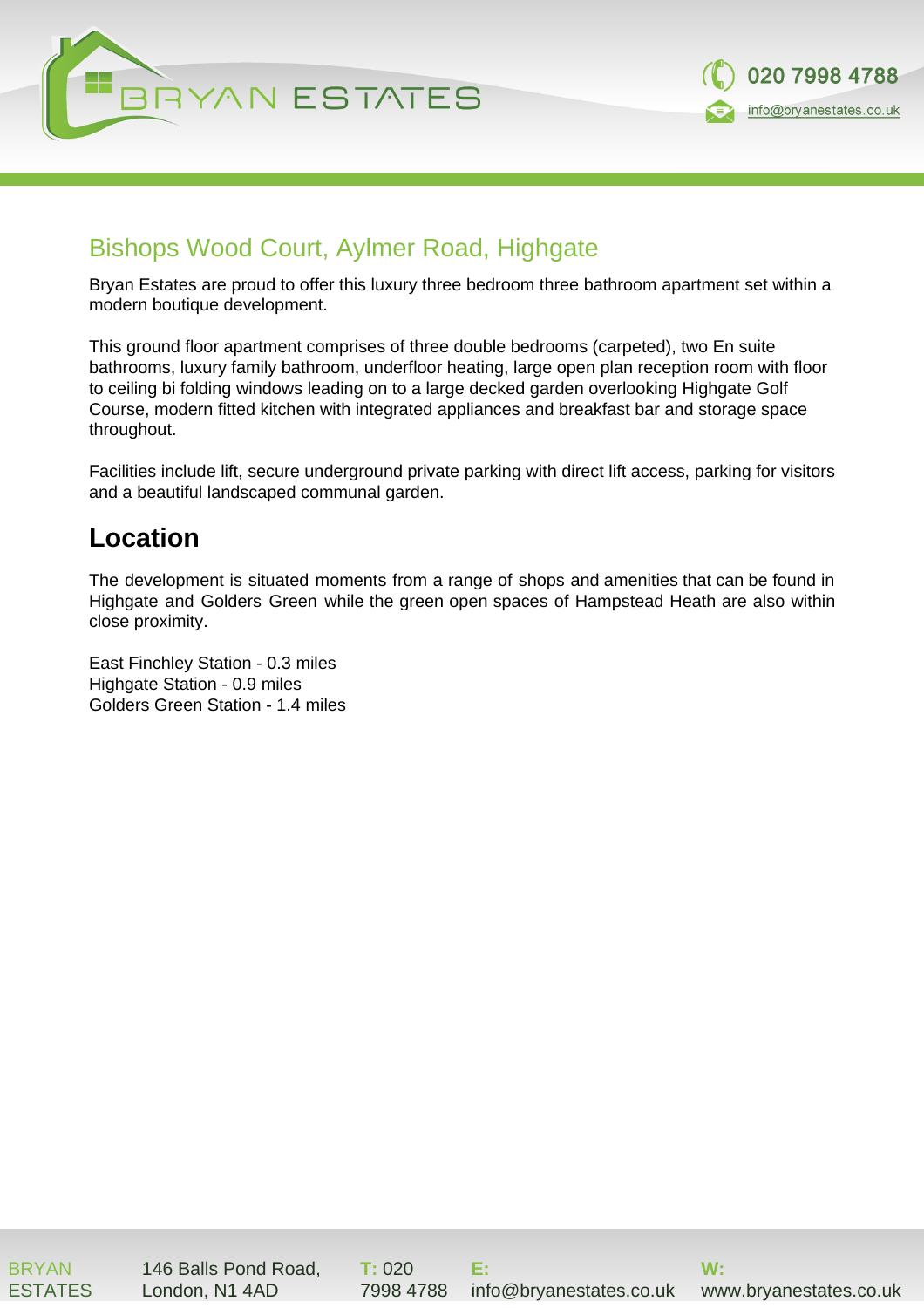













Particulars are thought to be materially correct though their accuracy is not guaranteed and they do not form part of any contract. Services, fittings and equipment referred to within the sales particulars have not been tested and no warranties can be given and prospective buyers must make their own enquiries regarding such matters.

Measurements are approximate and are for a guide only (room measurements are taken and to be to the nearest 3"), we would therefore advise prospective purchasers to check any measurements that are of particular importance to them. Some statements are inevitably 'subjective' and are therefore the view of the author at the time the information was prepared. If any items are important to you, please check with the office first, especially if you are travelling some distance to view.

BRYAN ESTATES

146 Balls Pond Road, London, N1 4AD

**T:** 020 7998 4788

**E:** info@bryanestates.co.uk

**W:**

www.bryanestates.co.uk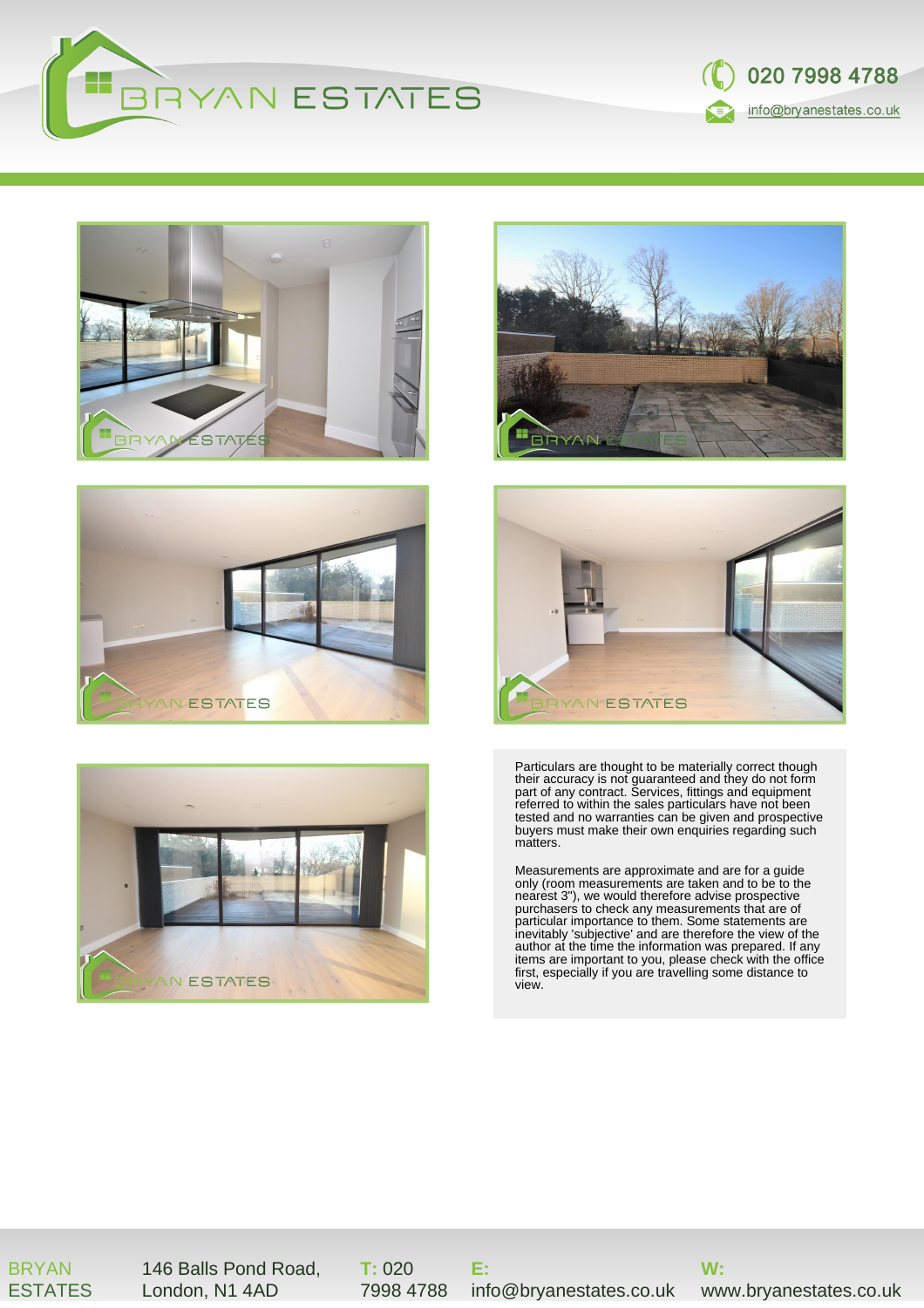





# **Energy Performance Rating**

BRYAN ESTATES 146 Balls Pond Road, London, N1 4AD

**T:** 020 7998 4788

**E:** info@bryanestates.co.uk

**W:**

www.bryanestates.co.uk